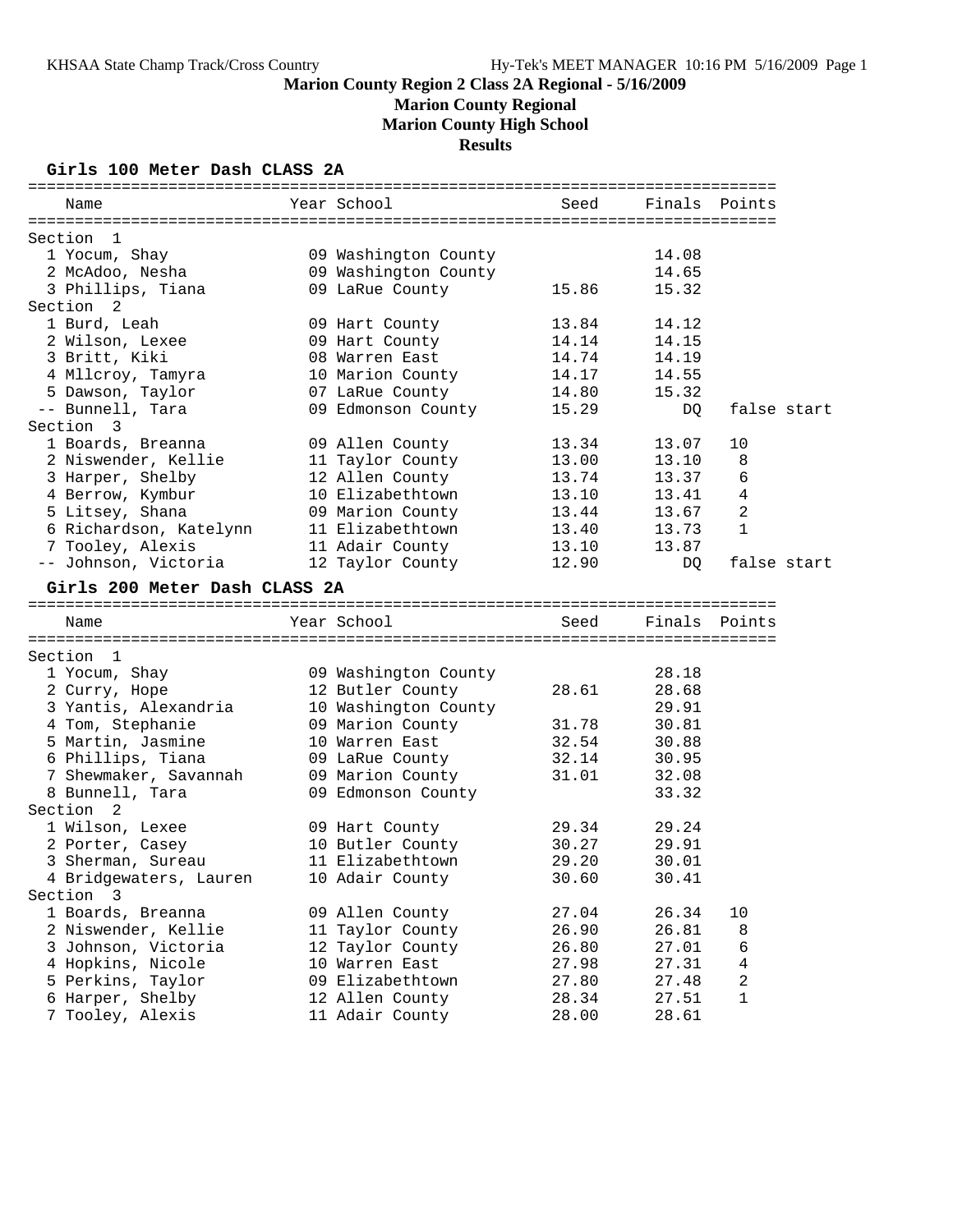**Marion County Regional**

**Marion County High School**

**Results**

#### **Girls 400 Meter Dash CLASS 2A**

| Name                          | Year School                    | Seed                  | Finals Points |                       |
|-------------------------------|--------------------------------|-----------------------|---------------|-----------------------|
|                               |                                |                       |               |                       |
| Section<br>1                  |                                |                       |               |                       |
| 1 Barger, Lauren              | 09 Edmonson County             |                       | 1:11.97       |                       |
| 2 Davis, Whitney              | 10 Allen County                | 1:15.24               | 1:12.50       |                       |
| 3 Price, Taylor               | 07 Hart County                 | 1:16.24               | 1:14.90       |                       |
| 4 Sayles, Tristyn             | 07 LaRue County                | 1:12.64               | 1:19.41       |                       |
| 5 Williams, Meagan            | 11 LaRue County                | 1:18.49               | 1:30.18       |                       |
| Section<br>2                  |                                |                       |               |                       |
| 1 Hopkins, Nicole             | 10 Warren East                 | 1:03.85               | 1:02.08       | 10                    |
| 2 Johnson, Victoria           | 12 Taylor County               | 1:02.60               | 1:03.92       | 8                     |
| 3 Schmitz, Mercy              | 10 Warren East                 | 1:07.04               | 1:04.69       | 6                     |
| 4 Porter, Casey               | 10 Butler County               | 1:09.33               | 1:05.89       | 4                     |
| 6 Whitworth, Brittany         | 09 Elizabethtown               | 1:05.63               | 1:07.59       | $\mathbf{1}$          |
| 7 Legg, Keri                  | 10 Adair County                | 1:09.00               | 1:10.53       |                       |
| 8 Brissett, Roshanda          | 10 Elizabethtown               | 1:07.30               | 1:14.43       |                       |
| Section 3                     |                                |                       |               |                       |
| 5 Curry, Hope                 | 12 Butler County               | 1:06.64               | 1:05.95       | 2                     |
| Girls 800 Meter Run CLASS 2A  |                                |                       |               |                       |
|                               |                                |                       |               |                       |
| Name                          | Year School                    | Seed                  | Finals        | Points                |
|                               |                                |                       |               |                       |
| Section<br>$\mathbf{1}$       |                                |                       |               |                       |
| 1 Barbee, Candace             | 12 Edmonson County             | 2:31.76               | 2:34.41       | 10                    |
| 2 Jefferson, Mary             | 12 Taylor County               | 2:41.42               | 2:39.12       | 8                     |
| 3 Bomar, Kate                 | 12 Allen County                |                       | 2:42.82       | 6                     |
| 4 Kenny, Savannah             | 08 Hart County                 | 2:52.00               | 2:44.86       | 4                     |
| 5 Matherly, Samantha          | 09 Elizabethtown               | 2:40.10               | 2:45.29       | $\overline{a}$        |
| 6 Ezell, Gabby                | 09 Warren East                 | 2:57.46               | 2:51.76       | $\mathbf{1}$          |
| 7 Snyder, Rebecca             | 08 Elizabethtown               | 2:45.20               | 2:55.03       |                       |
| 8 Calvert, Maggie             | 09 Allen County                | 2:53.78               | 2:56.07       |                       |
| 9 Harp, Shelby                | 09 Warren East                 | 2:51.20               | 2:57.47       |                       |
| 10 Mouser, Shelby             | 10 LaRue County                | 2:49.67               | 2:58.71       |                       |
| 11 Melton, Jacie              | 10 Butler County               | 3:00.20               | 2:59.47       |                       |
| 12 Martin, Maci               | 09 Edmonson County             | 2:47.10               | 2:59.91       |                       |
| 13 Pippin, Sarah              | 10 Adair County                | 3:19.00               | 3:03.20       |                       |
| 14 Hilliker, Elizabeth        | 10 Butler County               | 3:06.06               | 3:10.55       |                       |
| 15 Sanders, Kaylee            | 10 Adair County                | 3:22.00               | 3:11.45       |                       |
| 16 Vierstra, McKenna          | 07 Hart County                 | 3:17.58               | 3:13.95       |                       |
| 17 Ballard, Erin              | 12 Marion County               | 3:06.68               | 3:15.89       |                       |
| 18 Thornton, Latasha          | 12 LaRue County                | 3:11.66               | 3:26.00       |                       |
| 19 Hamilton, Mary Helen       | 08 Marion County               | 3:12.63               | 3:28.27       |                       |
| Girls 1600 Meter Run CLASS 2A |                                |                       |               |                       |
|                               |                                |                       |               |                       |
| Name                          | Year School<br>=============== | Seed<br>============= | Finals        | Points<br>----------- |
| 1 Jefferson, Mary             | 12 Taylor County               | 5:51.51               | 5:48.68       | 10                    |
| 2 Kenny, Savannah             | 08 Hart County                 | 6:25.00               | 6:05.93       | 8                     |
| 3 Harp, Shelby                | 09 Warren East                 | 6:23.14               | 6:07.07       | 6                     |
| 4 Schexneider, Amanda         | 10 Elizabethtown               | 6:08.20               | 6:08.10       | 4                     |
| 5 Senter, Krisston            | 10 Allen County                | 6:19.49               | 6:22.78       | 2                     |
| 6 Reed, Amarah                | 08 LaRue County                | 6:14.95               | 6:25.05       | 1                     |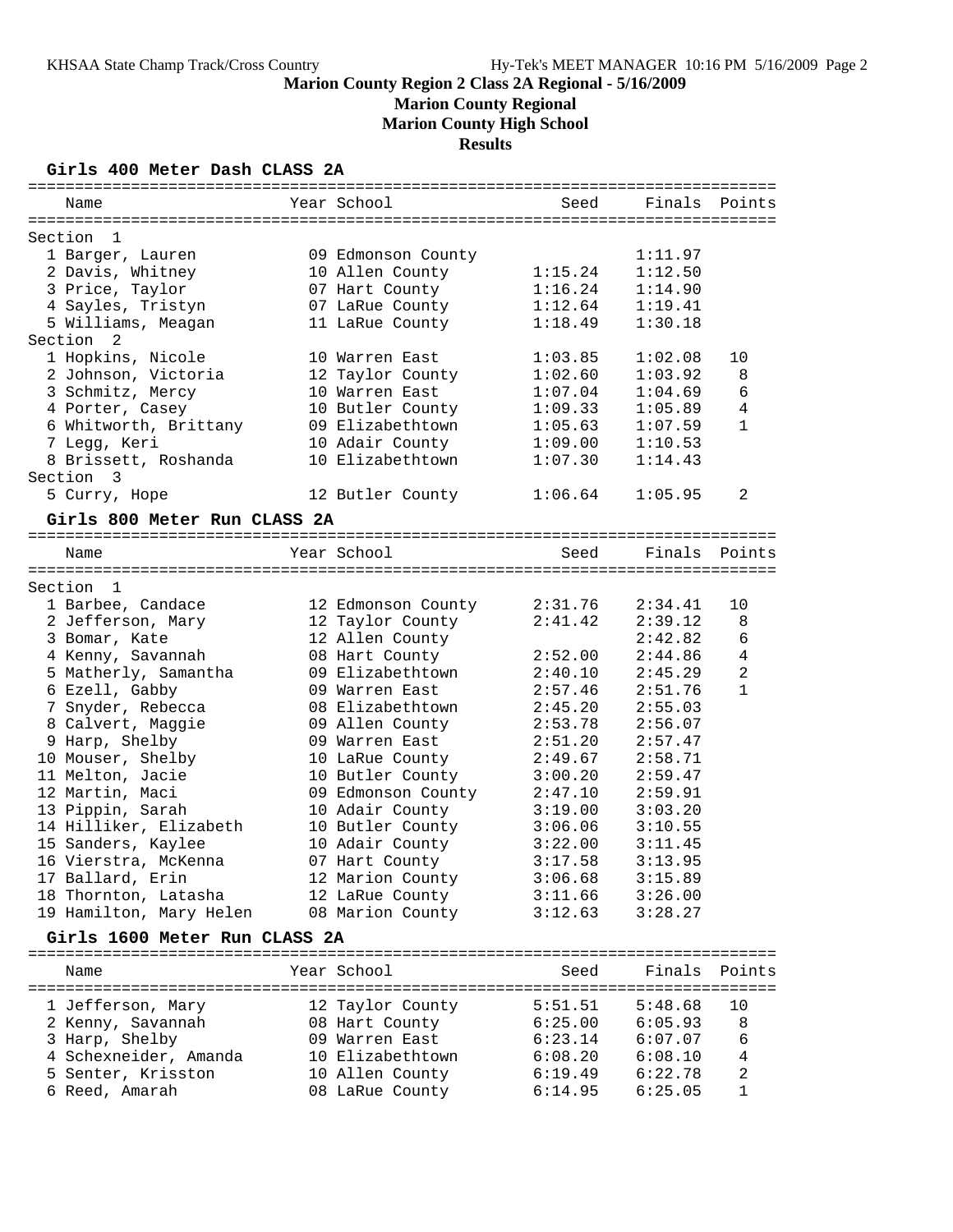## **Marion County Regional**

**Marion County High School**

**Results**

### **....Girls 1600 Meter Run CLASS 2A**

| 7 Bomar, Elizabeth     | 09 Allen County      | 6:23.33 | 6:26.74 |
|------------------------|----------------------|---------|---------|
| 8 Pitts, Megan         | 11 Franklin-Simpson  |         | 6:33.26 |
| 9 Johnson, Hannah      | 07 Hart County       | 6:58.00 | 6:36.20 |
| 10 Melton, Jacie       | 10 Butler County     | 6:42.30 | 6:41.30 |
| 11 Ballard, Erin       | 12 Marion County     | 6:49.13 | 6:43.47 |
| 11 Basham, Sarah       | 09 Edmonson County   | 6:45.50 | 6:43.47 |
| 13 Hinkle, Elisabeth   | 10 Elizabethtown     | 6:42.39 | 6:43.50 |
| 14 McCaffrey, Colleen  | 09 Edmonson County   |         | 7:02.16 |
| 15 Hilliker, Elizabeth | 10 Butler County     | 7:03.30 | 7:18.37 |
| 16 Williams, Meagan    | 11 LaRue County      | 6:56.94 | 7:28.78 |
| 17 Rossman, Jessica    | 09 Washington County |         | 7:35.89 |

#### **Girls 3200 Meter Run CLASS 2A**

| Name                                         | Year School                            | Seed                 | Finals Points        |                |
|----------------------------------------------|----------------------------------------|----------------------|----------------------|----------------|
| 1 Wilson, Elizabeth<br>2 Schexneider, Amanda | 12 Edmonson County<br>10 Elizabethtown | 12:50.75<br>13:27.70 | 13:23.89<br>13:48.35 | 10<br>8        |
| 3 Nelson, Jacqueline                         | 10 Taylor County                       | 14:08.40             | 14:19.58             | 6              |
| 4 Senter, Krisston                           | 10 Allen County                        | 14:00.99             | 14:20.91             | 4              |
| 5 Farmer, Savannah                           | 08 Franklin-Simpson                    |                      | 14:32.89             | $\mathfrak{D}$ |
| 6 Reed, Amarah                               | 08 LaRue County                        | 14:34.00             | 14:41.70             | 1              |
| 7 Bomar, Elizabeth                           | 09 Allen County                        | 14:02.03             | 14:44.80             |                |
| 8 Hinkle, Elisabeth                          | 10 Elizabethtown                       | 15:11.10             | 15:39.53             |                |
| 9 O'Daniel, Hannah                           | 11 Marion County                       | 13:20.14             | 15:48.23             |                |
| 10 Hamilton, Mary Helen                      | 08 Marion County                       | 17:04.63             | 18:07.17             |                |
|                                              |                                        |                      |                      |                |

#### **Girls 100 Meter Hurdles CLASS 2A**

================================================================================

| Name                                                                                                                                                                                          | Year School                                                                                                                                             | Seed                             | Finals                                                                                       | Points                                                    |
|-----------------------------------------------------------------------------------------------------------------------------------------------------------------------------------------------|---------------------------------------------------------------------------------------------------------------------------------------------------------|----------------------------------|----------------------------------------------------------------------------------------------|-----------------------------------------------------------|
| 1 Jones, Olivia<br>2 Bryant, Tiffany<br>Section <sub>2</sub>                                                                                                                                  | 10 Marion County<br>11 Adair County                                                                                                                     | 21.80                            | 20.64 21.12<br>22.08                                                                         |                                                           |
| 1 Collins, Tori<br>2 Berrow, Kymbur<br>3 Gilbert, Ashley<br>4 Shelton, Sydney<br>5 Dilbeck, Ali<br>6 Miles, Taura<br>7 Thomas, Krissy<br>8 Durbin, Alisha<br>Girls 300 Meter Hurdles CLASS 2A | 10 Warren East<br>10 Elizabethtown<br>09 Taylor County<br>09 Allen County<br>11 Elizabethtown<br>10 Marion County<br>11 Adair County<br>08 LaRue County | 17.26<br>18.20<br>19.10<br>19.24 | 17.02<br>17.19<br>18.92<br>18.54 19.02<br>18.40 19.52<br>19.62<br>19.50 20.49<br>18.50 24.46 | 10<br>8<br>6<br>$\bf 4$<br>$\overline{a}$<br>$\mathbf{1}$ |
| Name                                                                                                                                                                                          | Year School                                                                                                                                             | Seed                             | Finals Points                                                                                |                                                           |
| ===================================<br>Section <sub>1</sub><br>1 Yantis, Alexandria<br>2 Shelton, Sydney<br>3 Miles, Taura<br>Section <sub>2</sub>                                            | 10 Washington County<br>09 Allen County<br>10 Marion County                                                                                             | 59.74                            | 54.13<br>58.84 1:00.14<br>1:01.08                                                            | 2                                                         |
| 1 Gabhart, Jessica<br>2 Collins, Tori                                                                                                                                                         | 09 Elizabethtown<br>10 Warren East                                                                                                                      | 52.94                            | 46.20 49.38<br>51.18                                                                         | 10<br>8                                                   |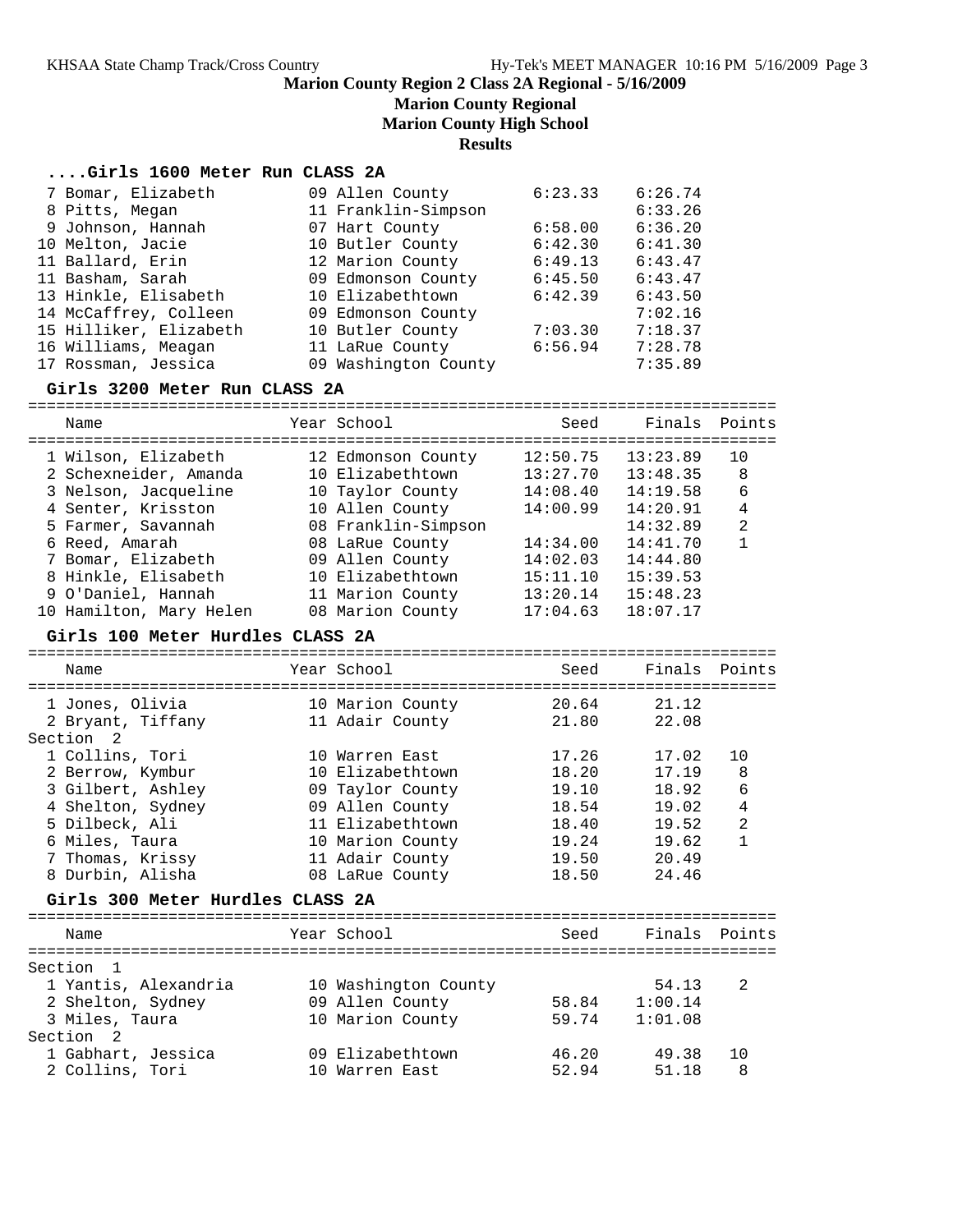1 Allen County Scottsville

**Marion County Region 2 Class 2A Regional - 5/16/2009**

**Marion County Regional**

**Marion County High School**

**Results**

## **....Girls 300 Meter Hurdles CLASS 2A**

| 3 Gilbert, Ashley                           | 09 Taylor County | 54.59                      | 53.38   | 6             |
|---------------------------------------------|------------------|----------------------------|---------|---------------|
| 4 Niswender, Kellie                         | 11 Taylor County | 53.64                      | 53.95   | 4             |
| 5 Perez, Jazzalyne                          | 08 Elizabethtown | 55.70                      | 56.72   | 1             |
| 6 Durbin, Alisha                            | 08 LaRue County  | 56.04                      | 57.55   |               |
| 7 Thomas, Krissy                            | 11 Adair County  | 56.80                      | 57.72   |               |
| 8 Jones, Olivia                             | 10 Marion County | 58.64                      | 1:00.26 |               |
| Girls 4x100 Meter Relay CLASS 2A            |                  |                            |         |               |
|                                             |                  |                            |         |               |
| School                                      |                  | Seed                       | Finals  | Points        |
|                                             |                  |                            |         |               |
| Section 1                                   |                  | 54.64                      | 52.94   | 10            |
| 1 Allen County Scottsville                  |                  |                            |         |               |
| 1) Boards, Breanna 09                       |                  | 2) Shelton, Sydney 09      |         |               |
| 3) Nichols, Chelsey 11<br>5) Bomar, Kate 12 | 6)               | 4) Harper, Shelby 12       |         |               |
| 2 Elizabethtown                             |                  | 52.67                      | 52.97   | 8             |
| 1) Berrow, Kymbur 10                        |                  | 2) Deaderick, Jasmine 12   |         |               |
| 3) Burt, Brianna 10                         |                  | 4) Gabhart, Jessica 09     |         |               |
| 5) Brashear, Brittany 11                    |                  | 6) Richardson, Katelynn 11 |         |               |
| 7) Starry, Kayla 12                         |                  | 8) Brice, Pativa 11        |         |               |
| 3 Adair County                              |                  | 54.20                      | 54.61   | 6             |
| 1) Meeks, Breanna 10                        |                  | 2) Bridgewaters, Lauren 10 |         |               |
| 3) Thompson, Parita 10                      |                  | 4) Tooley, Alexis 11       |         |               |
| 5) Hammond, Jasmine 12                      |                  | 6) Martin, Aliza 08        |         |               |
| 4 LaRue County                              |                  | 54.82                      | 55.04   | 4             |
| 1) Woods, Tanesha 11                        |                  | 2) Clairmont, Ashley 12    |         |               |
| 3) Phillips, Tai 12                         |                  | 4) Zajdel, Shana 09        |         |               |
| 5) Dawson, Taylor 07                        |                  | 6) Phillips, Tiana 09      |         |               |
| 7) Jakes, Ramisha 07                        |                  | 8) Holt, Sydney 07         |         |               |
| 5 Marion County                             |                  | 57.84                      | 56.21   | 2             |
| 1) Mllcroy, Tamyra 10                       |                  | 2) Miles, Taura 10         |         |               |
| 3) Simpson, Tessa 09                        |                  | 4) Litsey, Shana 09        |         |               |
| 5) Tom, Stephanie 09                        |                  | 6) Young, Natavia 10       |         |               |
| 7) Burnside, Brooklyn 10                    |                  | 8) Shewmaker, Savannah 09  |         |               |
| 6 Hart County                               |                  | 58.74                      | 56.48   | 1             |
| 1) Wilson, Lexee 09                         |                  | 2) Lynn, Brianna 10        |         |               |
| 3) Barbour, Denisa 11                       |                  | 4) Burd, Leah 09           |         |               |
| 5) Howard, Desire 07                        | 6)               |                            |         |               |
| 7 Warren East                               |                  | 56.12                      | 57.24   |               |
| 1) Britt, Kiki 08                           |                  | 2) Simpson, Kelsey 10      |         |               |
| 3) Martin, Jasmine 10                       |                  | 4) Duncan, Tori 09         |         |               |
| 5) Grinstead, Tasia 08                      | 6)               |                            |         |               |
| 8 Taylor County                             |                  | 1:05.05                    | 1:04.08 |               |
| 1) Price, Falesha 10                        |                  | 2) Spencer, Bethany 08     |         |               |
| 3) Williams, Destiny 09                     |                  | 4) O'Brien, Kimberly 09    |         |               |
| 5) Sztendera, Christina 10                  |                  | 6) Cheng, Crystal 09       |         |               |
| 7) Petty, Anna 11                           |                  | 8) Nelson, Jacqueline 10   |         |               |
| Girls 4x200 Meter Relay CLASS 2A            |                  |                            |         |               |
| School                                      |                  | Seed                       |         | Finals Points |
|                                             |                  |                            |         |               |
| 1 Allen County Scottsville                  |                  | 1:52.83                    | 1:49.88 | 10            |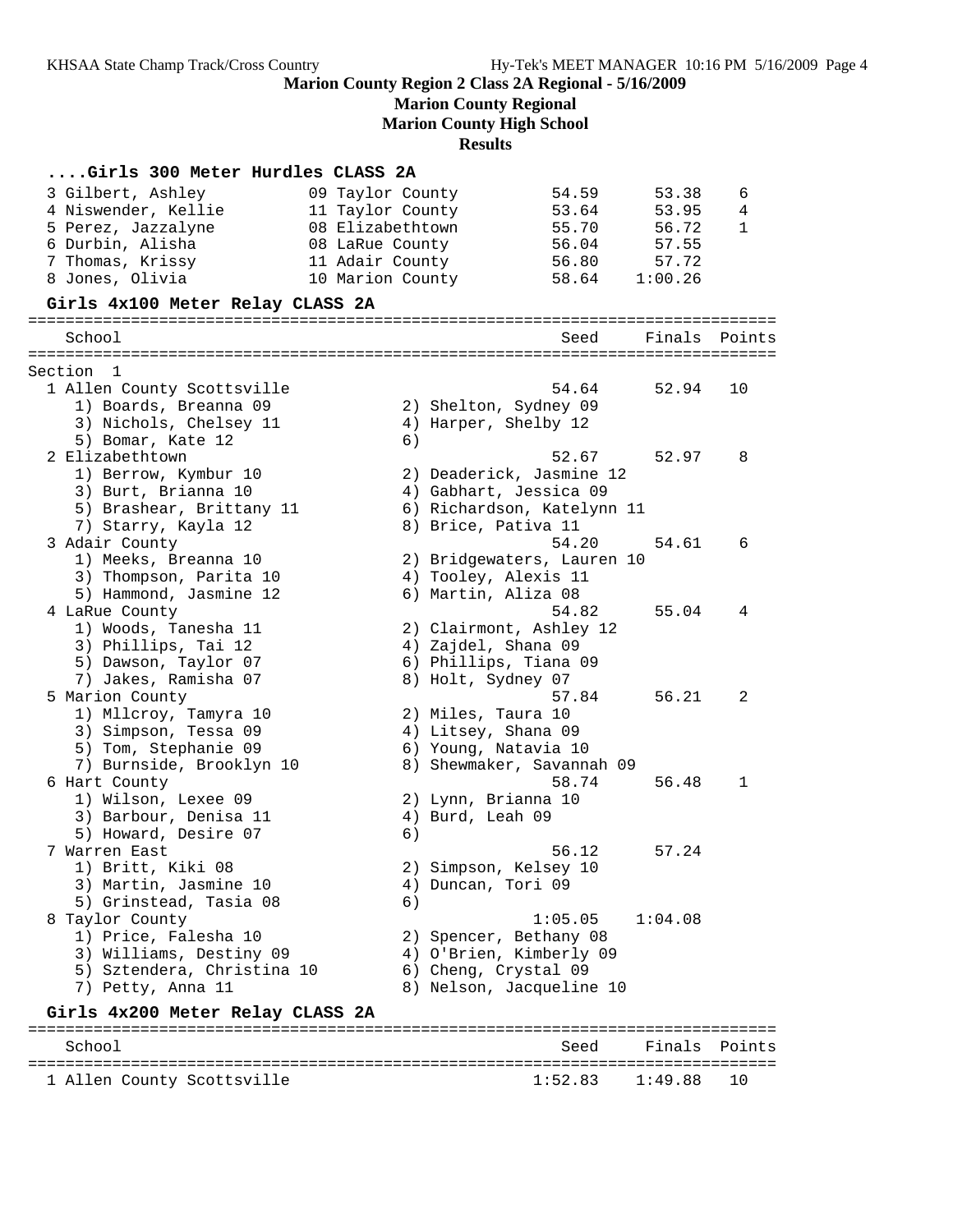#### **Marion County Regional**

**Marion County High School**

#### **Results**

#### **....Girls 4x200 Meter Relay CLASS 2A**

| Girls 4x400 Meter Relay CLASS 2A |                           |
|----------------------------------|---------------------------|
| 7) Young, Natavia 10             | 8) Shewmaker, Savannah 09 |
| 5) Miles, Taura 10               | 6) Litsey, Shana 09       |
| 3) Simpson, Tessa 09             | 4) Tom, Stephanie 09      |
| 1) Burnside, Brooklyn 10         | 2) Mllcroy, Tamyra 10     |
| 6 Marion County                  | 2:02.74<br>2:04.22<br>1   |
| 5) Howard, Desire 07             | 6)                        |
| 3) Barbour, Denisa 11            | 4) Burd, Leah 09          |
| 1) Wilson, Lexee 09              | 2) Lynn, Brianna 10       |
| 5 Hart County                    | 2:06.24<br>2:01.95<br>2   |
| 5) Grinstead, Tasia 08           | 6)                        |
| 3) Martin, Jasmine 10            | 4) Duncan, Tori 09        |
| 1) Britt, Kiki 08                | 2) Ezell, Gabby 09        |
| 4 Warren East                    | 1:54.54<br>2:00.89<br>4   |
| 7) Dawson, Taylor 07             | 8) Jakes, Ramisha 07      |
| 5) Holt, Sydney 07               | 6) Phillips, Tiana 09     |
| 3) Woods, Tanesha 11             | 4) Zajdel, Shana 09       |
| 1) Clairmont, Ashley 12          | 2) Phillips, Tai 12       |
| 3 LaRue County                   | 1:56.62<br>1:55.78<br>6   |
| 7) Richardson, Katelynn 11       | 8) Brice, Rodricka 10     |
| 5) Perkins, Taylor 09            | 6) Brissett, Roshanda 10  |
| 3) Thompson, Morgan 09           | 4) White, Chantee 11      |
| 1) Burt, Brianna 10              | 2) Brashear, Brittany 11  |
| 2 Elizabethtown                  | $1:52.17$ $1:53.51$<br>8  |
| 5) Shelton, Sydney 09            | 6)                        |
| 3) Harper, Shelby 12             | 4) Nichols, Chelsey 11    |
| 1) Boards, Breanna 09            | 2) Bomar, Kate 12         |

================================================================================ 1 Elizabethtown 4:16.90 4:19.47 10 1) Gabhart, Kaylee 12 2) Thompson, Morgan 09 3) Gabhart, Jessica 09 4) Perkins, Taylor 09 5) Brissett, Roshanda 10 6) Whitworth, Brittany 09 7) White, Chantee 11 8) Matherly, Samantha 09 2 Taylor County 4:27.29 4:19.53 8 1) Gilbert, Ashley 09 2) Jefferson, Mary 12 3) Johnson, Victoria 12 4) Niswender, Kellie 11 5) Nelson, Jacqueline 10 6) O'Brien, Kimberly 09 7) Spencer, Bethany 08 8) Petty, Anna 11 3 Warren East 4:29.91 4:21.03 6 1) Collins, Tori 10 2) Hopkins, Nicole 10 3) Simpson, Kelsey 10 (4) Schmitz, Mercy 10 5) Ezell, Gabby 09 6) Chobot, Shelby 08 4 Adair County 4:46.50 4:47.09 4 1) Meeks, Breanna 10 2) Thomas, Krissy 11 3) Pippin, Sarah 10 4) Thompson, Parita 10 5) Legg, Keri 10 6) Antle, Peyton 10 7) Sanders, Kaylee 10  $\hphantom{\text{2.65}$  8) Martin, Aliza 08

School Seed Finals Points

5 Marion County 5:02.54 4:48.06 2

- 1) Hall, Amber 10 2) Simpson, Tessa 09 3) Burnside, Brooklyn 10 4) Litsey, Shana 09
	-
- 5) Miles, Taura 10 6) Tom, Stephanie 09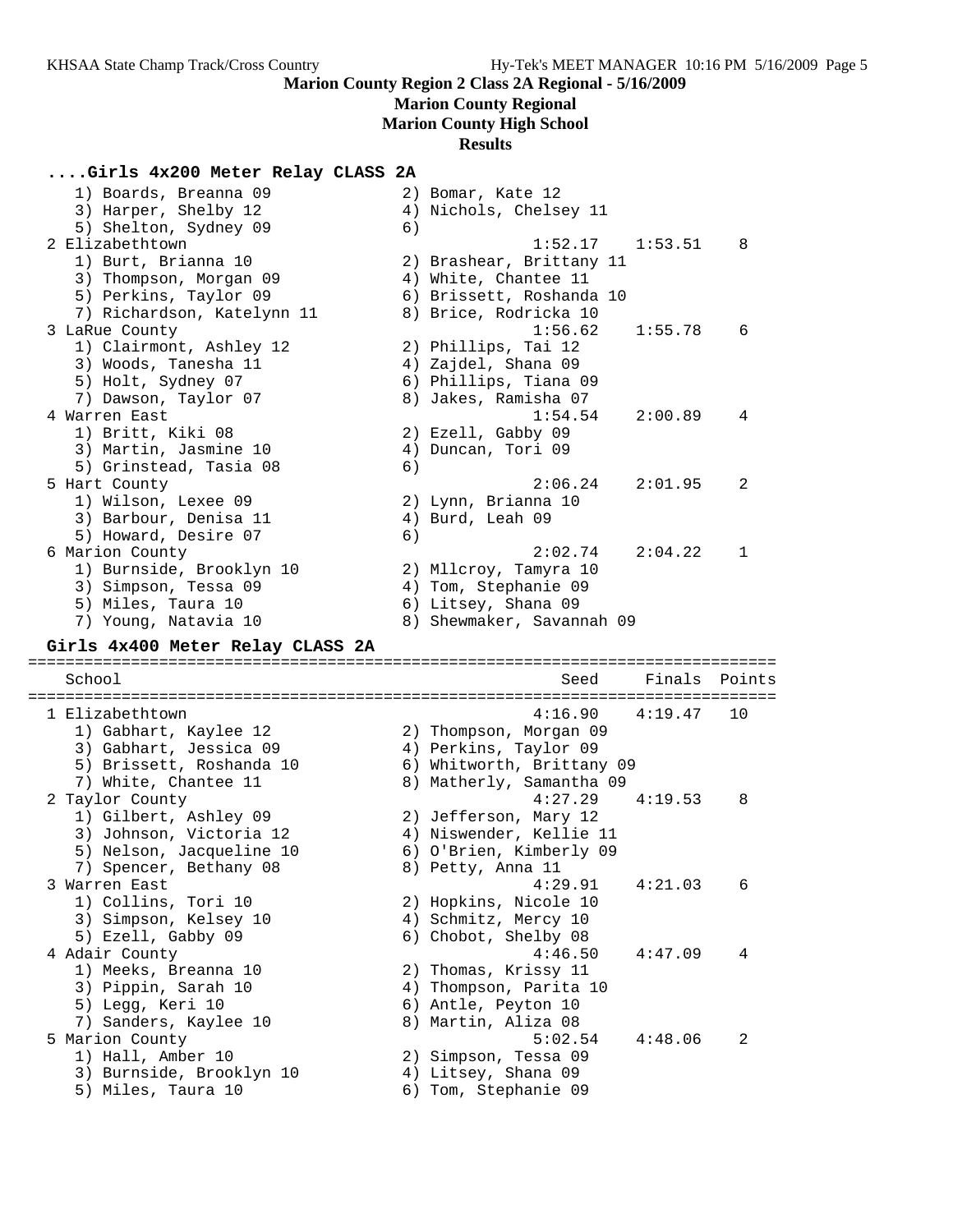# **Marion County Regional**

**Marion County High School**

## **Results**

## **....Girls 4x400 Meter Relay CLASS 2A**

| 7) Jones, Olivia 10<br>6 LaRue County<br>1) Carrico, Haley 12<br>3) Phillips, Tai 12<br>5) Reed, Amarah 08<br>7) Durbin, Alisha 08<br>7 Allen County Scottsville<br>1) Nichols, Chelsey 11<br>3) Davis, Whitney 10<br>5) Bomar, Elizabeth 09<br>Girls 4x800 Meter Relay CLASS 2A |    | 8) King, Ashley 11<br>4:40.87<br>2) Clairmont, Ashley 12<br>4) Mouser, Shelby 10<br>6) Williams, Meagan 11<br>8) Sayles, Tristyn 07<br>4:51.57<br>2) Calvert, Maggie 09<br>4) Bomar, Kate 12<br>6) Senter, Krisston 10 | 4:49.96<br>4:54.40 | 1      |
|----------------------------------------------------------------------------------------------------------------------------------------------------------------------------------------------------------------------------------------------------------------------------------|----|------------------------------------------------------------------------------------------------------------------------------------------------------------------------------------------------------------------------|--------------------|--------|
| School                                                                                                                                                                                                                                                                           |    | Seed                                                                                                                                                                                                                   | Finals             | Points |
| 1 Edmonson County<br>1) Barbee, Candace 12<br>3) Martin, Maci 09<br>5) Barger, Lauren 09                                                                                                                                                                                         |    | 11:20.20<br>2) Wilson, Elizabeth 12<br>4) McCaffrey, Colleen 09<br>6) Hymer, Courtney 07                                                                                                                               | 11:08.30           | 10     |
| 2 Elizabethtown<br>1) Snyder, Rebecca 08<br>3) Perkins, Taylor 09<br>5) Schexneider, Amanda 10<br>7) Matherly, Samantha 09                                                                                                                                                       |    | 10:59.54<br>2) Richardson, Katelynn 11<br>4) Whitworth, Brittany 09<br>6) Anderson, Haley 09<br>8) Kuhn, Hannah 09                                                                                                     | 11:11.70           | 8      |
| 3 Allen County Scottsville<br>1) Bomar, Kate 12<br>3) Davis, Whitney 10<br>5) Calvert, Maggie 09                                                                                                                                                                                 | 6) | 11:21.16<br>2) Bomar, Elizabeth 09<br>4) Senter, Krisston 10                                                                                                                                                           | 11:20.30           | 6      |
| 4 LaRue County<br>1) Mouser, Shelby 10<br>3) Thornton, Latasha 12<br>5) Williams, Meagan 11<br>7) Clairmont, Ashley 12                                                                                                                                                           |    | 11:51.78<br>2) Sayles, Tristyn 07<br>4) Reed, Amarah 08<br>6) Strausser, Amanda 09<br>8) Durbin, Alisha 08                                                                                                             | 11:59.75           | 4      |
| 5 Hart County<br>1) Kenny, Savannah 08<br>3) Vierstra, McKenna 07<br>5) Hawkins, Asia 07                                                                                                                                                                                         | 6) | 12:12.00<br>2) Johnson, Hannah 07<br>4) Price, Taylor 07                                                                                                                                                               | 12:20.34           | 2      |
| 6 Marion County<br>1) Hall, Amber 10<br>3) Hamilton, Mary Helen 08<br>5) King, Ashley 11                                                                                                                                                                                         |    | 12:30.24<br>2) Ballard, Erin 12<br>4) O'Daniel, Hannah 11<br>6) Shewmaker, Savannah 09                                                                                                                                 | 13:04.31           | 1      |
| 7 Taylor County<br>1) Spencer, Bethany 08<br>3) Nelson, Jacqueline 10<br>5) Petty, Anna 11<br>7) Williams, Destiny 09<br>8 Adair County                                                                                                                                          |    | $12:58.40$ $13:27.17$<br>2) Cheng, Crystal 09<br>4) Sztendera, Christina 10<br>6) Jefferson, Mary 12<br>8) Alexander, Meredith 10<br>13:04.00                                                                          | 13:48.53           |        |
| 1) Sanders, Kaylee 10<br>3) Booth, Brandi 10<br>5) Antle, Peyton 10                                                                                                                                                                                                              | 6) | 2) Pippin, Sarah 10<br>4) Grant, Tiffany 11                                                                                                                                                                            |                    |        |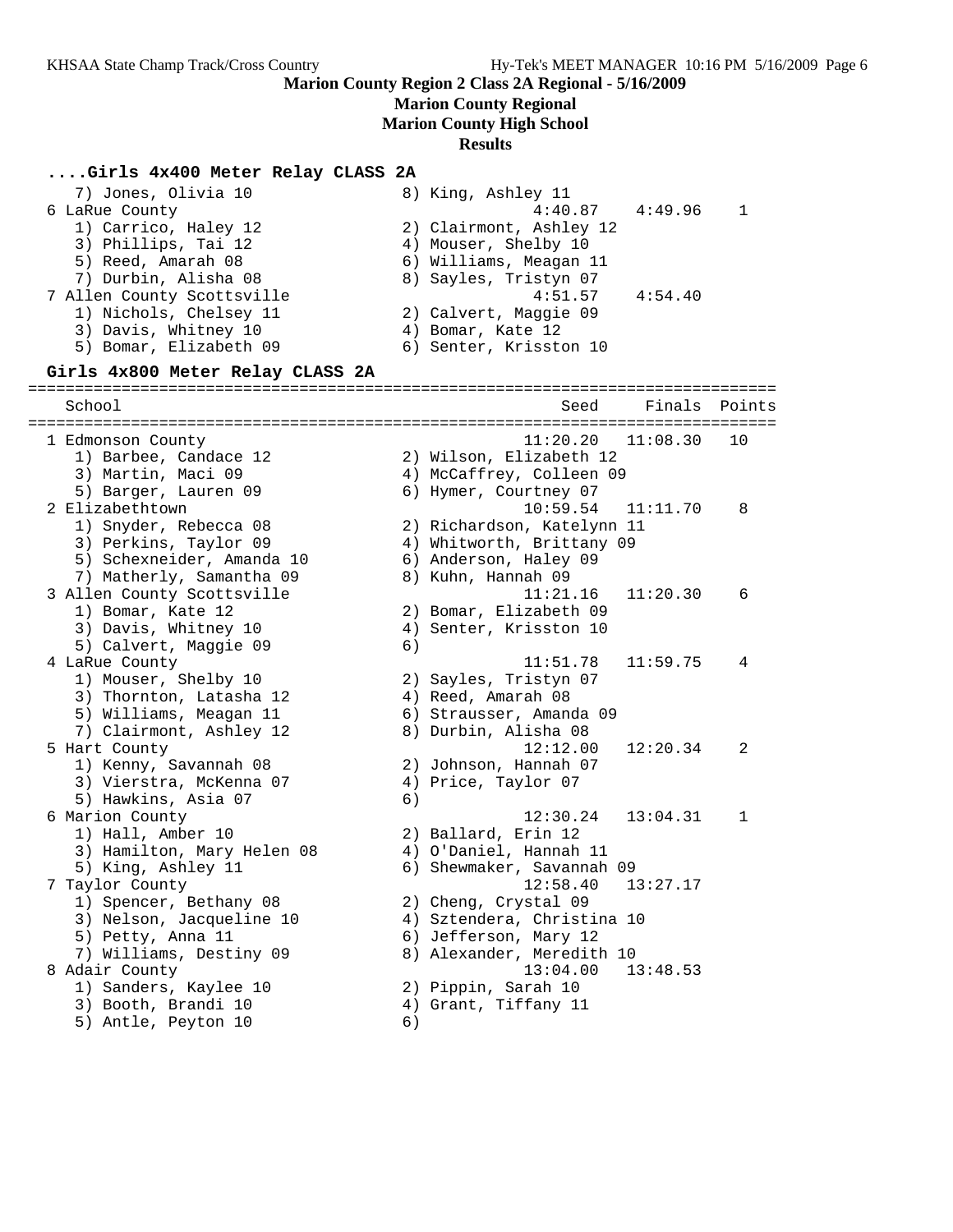**Marion County Regional**

**Marion County High School**

**Results**

## **Boys 100 Meter Dash CLASS 2A**

| Name                               | Year School          | Seed    | Finals  | Points |
|------------------------------------|----------------------|---------|---------|--------|
|                                    |                      |         |         |        |
| 1 Thomas, Chris                    | 12 Taylor County     |         | 11.95   | 1.50   |
| 2 Morrison, Jonathan               | 11 Washington County |         | 12.15   |        |
| Section <sub>2</sub>               |                      |         |         |        |
| 1 Atkins, Antonio                  | 09 Franklin-Simpson  | 11.97   | 11.85   | 4      |
| 2 Walters, Nick                    | 12 Hart County       | 12.04   | 11.95   | 1.50   |
| 3 Payne, Isaac                     | 12 Adair County      | 12.10   | 11.97   |        |
| 4 Hines, Tristen                   | 12 LaRue County      | 11.93   | 11.99   |        |
| 5 Jones, Steward                   | 12 Washington County |         | 12.75   |        |
| 6 Wafford, Ryan                    | 11 LaRue County      | 12.84   | 13.09   |        |
| 7 Harris, Eli                      | 11 Taylor County     | 12.64   | 13.32   |        |
| Section<br>$\overline{\mathbf{3}}$ |                      |         |         |        |
| 1 Easley, Clint                    | 12 Butler County     | 11.34   | 11.51   | 10     |
| 2 Gohman, Chris                    | 12 Elizabethtown     | 11.20   | 11.64   | 8      |
| 3 Allen, Edmund                    | 11 Elizabethtown     | 11.00   | 11.77   | 6      |
| 4 Hazelwood, Buster                | 10 Marion County     | 11.74   | 11.97   |        |
| 5 Moore, Brad                      | 12 Adair County      | 11.90   | 12.01   |        |
| 6 Vaughn, Cedric                   | 11 Hart County       | 11.84   | 12.04   |        |
| 7 Bell, Bryson                     | 11 Marion County     | 11.85   | 12.07   |        |
| 8 Bunnell, Josh                    | 11 Edmonson County   | 11.70   | 12.14   |        |
| Boys 200 Meter Dash CLASS 2A       |                      |         |         |        |
|                                    |                      |         |         |        |
| Name                               | Year School          | Seed    | Finals  | Points |
|                                    |                      |         |         |        |
| Section 1                          |                      |         |         |        |
| 1 Brown, Blake                     | 10 Edmonson County   |         | 24.40   |        |
| 2 Morrison, Jonathan               | 11 Washington County |         | 25.00   |        |
| 3 Jones, Steward                   | 12 Washington County |         | 26.33   |        |
| 4 Williams, Seth                   | 09 Adair County      | 27.00   | 26.73   |        |
| Section<br>2                       |                      |         |         |        |
| 1 Vaughn, Cedric                   | 11 Hart County       | 24.54   | 23.91   | 2      |
| 2 Hazelwood, Buster                | 10 Marion County     | 24.87   | 24.48   |        |
| 3 Embry, Clay                      | 09 Butler County     | 24.87   | 25.11   |        |
| 4 Mudd, Valis                      | 10 Marion County     | 26.13   | 27.68   |        |
| Section 3                          |                      |         |         |        |
| 1 Padgett, Truman                  | 11 LaRue County      | 23.04   | 23.45   | 10     |
| 2 Allen, Edmund                    | 11 Elizabethtown     | 23.00   | 23.69   | 8      |
| 3 Flippin, Patrick                 | 11 Franklin-Simpson  | 23.68   | 23.75   | 6      |
| 4 Atkins, Antonio                  | 09 Franklin-Simpson  | 23.92   | 23.79   | 4      |
| 5 Walters, Nick                    | 12 Hart County       | 24.54   | 23.95   | 1      |
| 6 Moore, Brad                      | 12 Adair County      | 24.20   | 24.19   |        |
| 7 Nicewinter, Beau                 | 12 Butler County     | 23.79   | 24.29   |        |
| 8 Bush, Neil                       | 11 Elizabethtown     | 24.10   | 28.49   |        |
| Boys 400 Meter Dash CLASS 2A       |                      |         |         |        |
|                                    |                      |         |         |        |
| Name                               | Year School          | Seed    | Finals  | Points |
|                                    |                      |         |         |        |
| Section 1                          |                      |         |         |        |
| 1 Jeskie, Joe                      | 12 Allen County      | 58.54   | 59.25   |        |
| 2 Blankenship, Bradley             | 10 Allen County      | 58.64   | 59.55   |        |
| 3 Franco, Brendan                  | 09 Elizabethtown     | 1:00.66 | 1:01.45 |        |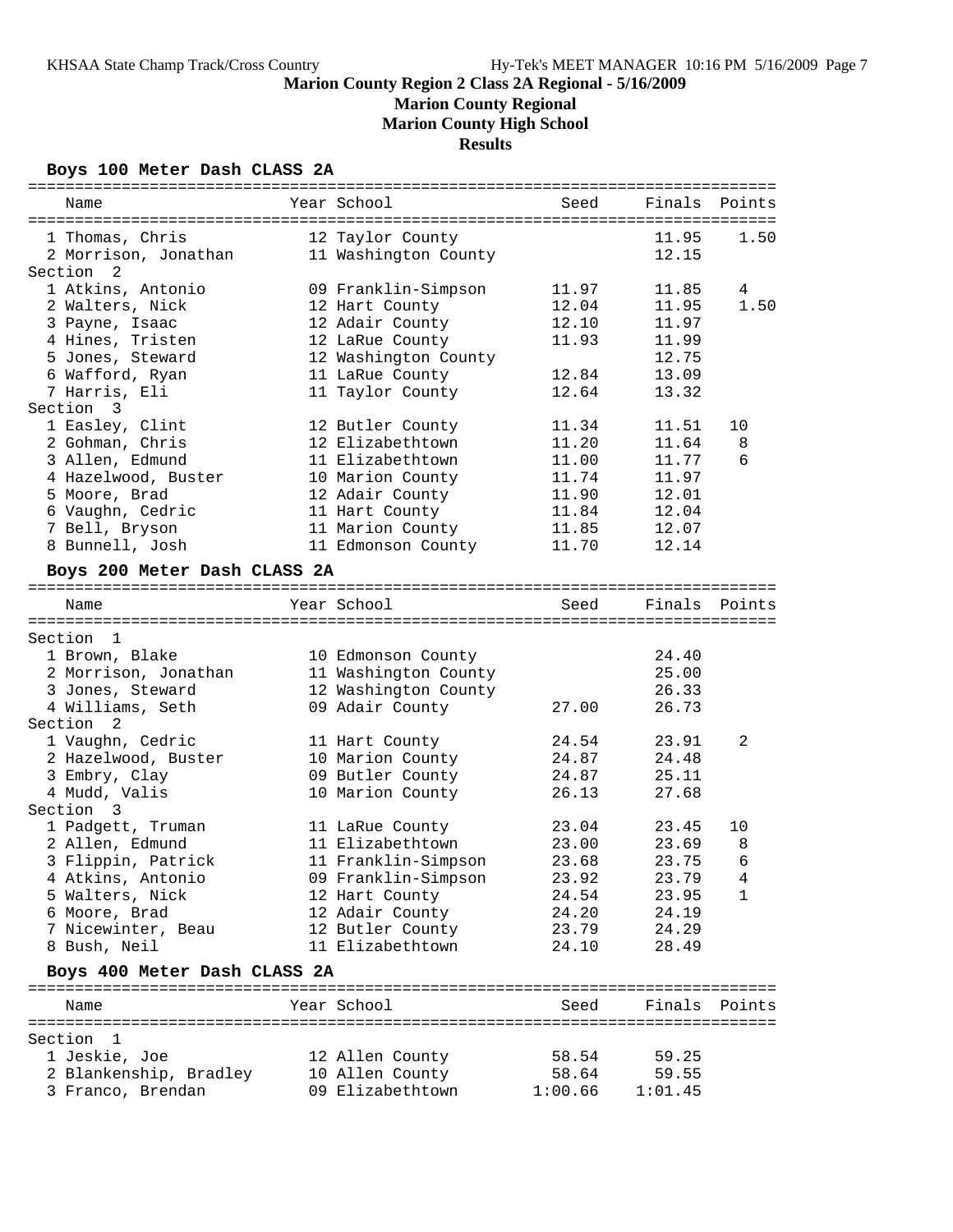# **Marion County Regional**

**Marion County High School**

**Results**

# **....Boys 400 Meter Dash CLASS 2A**<br>4 Caudill, Matt 09 Edmon

| 4 Caudill, Matt<br>5 Usrey, Mikey<br>6 Williams, Seth<br>Section<br>2                                                                   | 09 Edmonson County<br>12 Adair County<br>09 Adair County                                                                                      | 1:00.82<br>1:01.00<br>1:03.00                               | 1:01.95<br>1:02.82<br>1:03.89                                 |                                                                  |
|-----------------------------------------------------------------------------------------------------------------------------------------|-----------------------------------------------------------------------------------------------------------------------------------------------|-------------------------------------------------------------|---------------------------------------------------------------|------------------------------------------------------------------|
| 1 Padgett, Truman<br>2 Easley, Clint<br>3 Embry, Clay<br>4 Wickware, Jerrell<br>5 Flippin, Patrick<br>6 Bush, Neil<br>7 Peterson, Dylan | 11 LaRue County<br>12 Butler County<br>09 Butler County<br>09 Franklin-Simpson<br>11 Franklin-Simpson<br>11 Elizabethtown<br>11 Marion County | 51.75<br>53.14<br>56.81<br>55.98<br>56.18<br>55.32<br>58.50 | 53.28<br>53.75<br>55.75<br>56.05<br>56.08<br>56.65<br>1:01.09 | 10<br>8<br>6<br>$\overline{4}$<br>$\overline{a}$<br>$\mathbf{1}$ |
| Boys 800 Meter Run CLASS 2A                                                                                                             |                                                                                                                                               |                                                             |                                                               |                                                                  |
| Name                                                                                                                                    | Year School                                                                                                                                   | Seed                                                        | Finals Points                                                 |                                                                  |
| Section 1                                                                                                                               |                                                                                                                                               |                                                             |                                                               |                                                                  |
| 1 Clifford, Seth                                                                                                                        | 12 LaRue County                                                                                                                               | 2:07.80                                                     | 2:07.63                                                       | 10                                                               |
| 2 Graves, Ethan                                                                                                                         | 12 Allen County                                                                                                                               | 2:15.76                                                     | 2:08.67                                                       | 8                                                                |
| 3 Parker, Trent                                                                                                                         | 11 Elizabethtown                                                                                                                              | 2:05.00                                                     | 2:09.04                                                       | 6                                                                |
| 4 Green, Jordan                                                                                                                         | 12 Butler County                                                                                                                              | 2:08.62                                                     | 2:09.94                                                       | $\overline{4}$                                                   |
| 5 Phelps, Dillon                                                                                                                        | 12 Butler County                                                                                                                              | 2:17.20                                                     | 2:13.17                                                       | $\overline{a}$                                                   |
| 6 Phillips, Triston                                                                                                                     | 08 Franklin-Simpson                                                                                                                           | 2:15.69                                                     | 2:16.48                                                       | $\mathbf{1}$                                                     |
| 7 Doyel, Shane                                                                                                                          | 11 Edmonson County                                                                                                                            | 2:17.10                                                     | 2:19.98                                                       |                                                                  |
| 8 Bellar, Virgil                                                                                                                        | 12 Warren East                                                                                                                                | 2:17.74                                                     | 2:22.52                                                       |                                                                  |
| 9 Mattingly, Matthew                                                                                                                    | 11 Marion County                                                                                                                              | 2:22.54                                                     | 2:22.95                                                       |                                                                  |
| 10 Wilkins, Tyler                                                                                                                       | 09 Edmonson County                                                                                                                            | 2:20.61                                                     | 2:27.45                                                       |                                                                  |
| 11 Arnold, Jarrod                                                                                                                       | 09 Warren East                                                                                                                                | 2:25.49                                                     | 2:29.12                                                       |                                                                  |
| 12 Larrington, Chris                                                                                                                    | 09 Elizabethtown                                                                                                                              | 2:30.00                                                     | 2:35.19                                                       |                                                                  |
| 13 Taylor, Kyle                                                                                                                         | 09 Allen County                                                                                                                               | 2:35.79                                                     | 2:45.91                                                       |                                                                  |
| 14 Mckinney, Kyle                                                                                                                       | 11 Hart County                                                                                                                                | 2:38.24                                                     | 2:57.52                                                       |                                                                  |
| 15 Jones, Steven                                                                                                                        | 11 Hart County                                                                                                                                | 3:04.84                                                     | 3:07.76                                                       |                                                                  |
| -- Humphress, Matt                                                                                                                      | 12 Taylor County                                                                                                                              | 2:06.65                                                     | DNF                                                           |                                                                  |
| Boys 1600 Meter Run CLASS 2A                                                                                                            |                                                                                                                                               |                                                             |                                                               |                                                                  |
|                                                                                                                                         |                                                                                                                                               |                                                             |                                                               |                                                                  |
| Name                                                                                                                                    | Year School                                                                                                                                   | Seed                                                        | Finals                                                        | Points                                                           |
| 1 Green, Jordan                                                                                                                         | 12 Butler County                                                                                                                              | 4:48.93                                                     | 4:49.20                                                       | 10                                                               |
| 2 Serpico, Jonathan                                                                                                                     | 11 Elizabethtown                                                                                                                              | 4:51.50                                                     | 4:51.91                                                       | 8                                                                |
| 3 Colvin, Wes                                                                                                                           | 12 Taylor County                                                                                                                              | 5:01.60                                                     | 4:53.07                                                       | 6                                                                |
| 4 Douglas, Nathan                                                                                                                       | 10 Elizabethtown                                                                                                                              | 4:48.90                                                     | 4:54.41                                                       | 4                                                                |
| 5 Brashear, Madison                                                                                                                     | 11 Adair County                                                                                                                               | 5:01.00                                                     | 4:58.51                                                       | 2                                                                |
| 6 Mattingly, Matthew                                                                                                                    | 11 Marion County                                                                                                                              | 5:05.64                                                     | 5:03.45                                                       | 1                                                                |
| 7 Bellar, Virgil                                                                                                                        | 12 Warren East                                                                                                                                | 5:00.13                                                     | 5:08.02                                                       |                                                                  |
| 8 Hymer, Cody                                                                                                                           | 08 Edmonson County                                                                                                                            | 5:10.20                                                     | 5:19.07                                                       |                                                                  |
| 9 Billhartz, Jacob                                                                                                                      | 12 Warren East                                                                                                                                | 4:57.04                                                     | 5:22.24                                                       |                                                                  |
| 10 Barrow, Cody                                                                                                                         | 12 Butler County                                                                                                                              | 5:29.50                                                     | 5:23.57                                                       |                                                                  |
| 11 Taylor, Kyle                                                                                                                         | 09 Allen County                                                                                                                               | 5:46.90                                                     | 5:43.44                                                       |                                                                  |
| 12 Blakeman, Scott                                                                                                                      | 12 Taylor County                                                                                                                              | 5:38.44                                                     | 5:43.99                                                       |                                                                  |
| 13 Wood, Alex                                                                                                                           | 11 LaRue County                                                                                                                               | 5:30.64                                                     | 5:44.33                                                       |                                                                  |
| 14 Whitaker, Kaleb                                                                                                                      | 08 Franklin-Simpson                                                                                                                           | 6:01.00                                                     | 5:51.37                                                       |                                                                  |
| 15 Wells, Mason                                                                                                                         | 11 Edmonson County                                                                                                                            |                                                             | 5:54.67                                                       |                                                                  |
|                                                                                                                                         |                                                                                                                                               |                                                             |                                                               |                                                                  |

16 O'Daniel, Craig 11 Marion County 5:44.95 6:04.88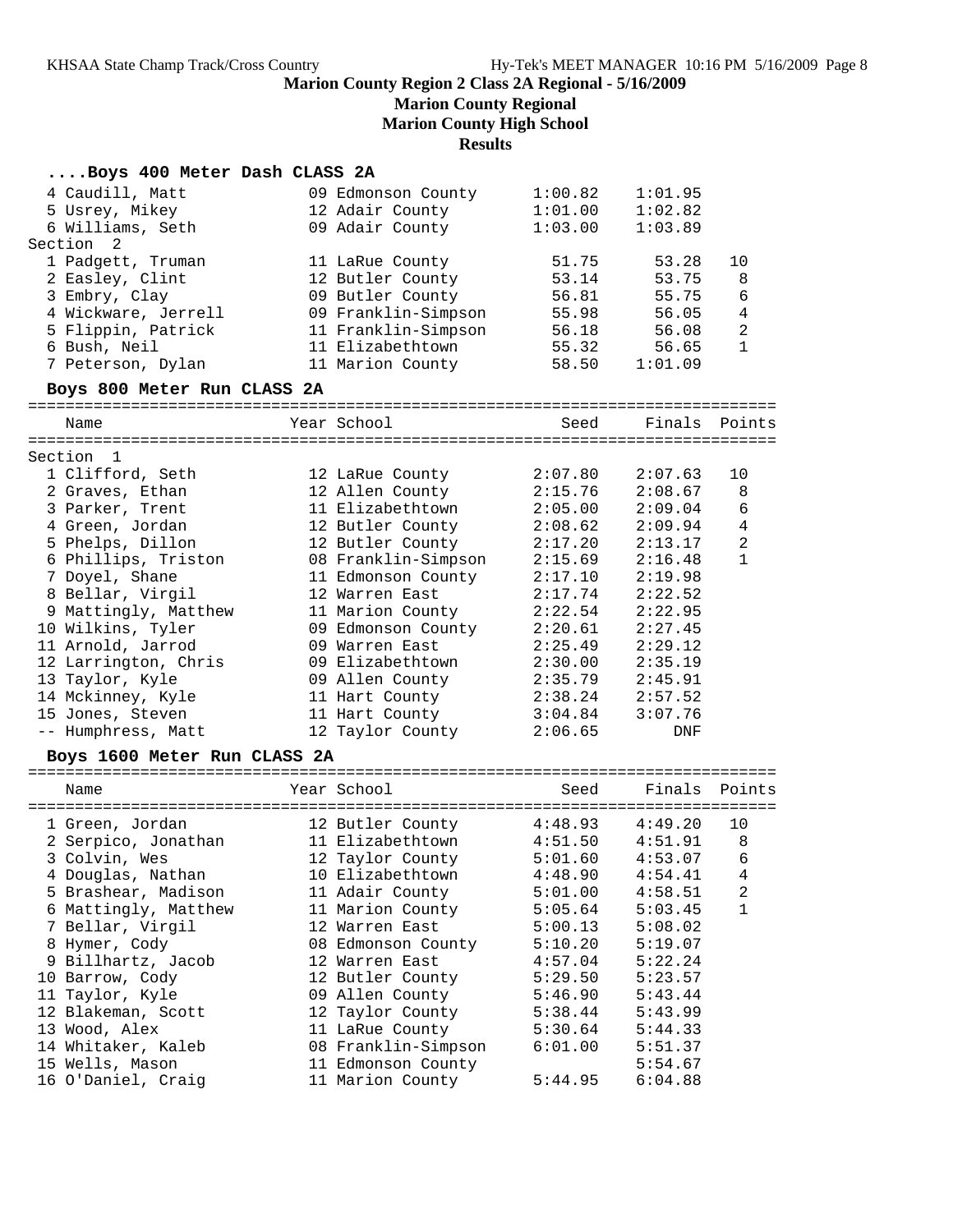## **Marion County Regional**

**Marion County High School**

**Results**

| Boys 1600 Meter Run CLASS 2A |                 |         |         |  |
|------------------------------|-----------------|---------|---------|--|
| 17 Meador, Wesley            | 09 Allen County | 6:25.36 | 6:20.16 |  |
| 18 Mckinney, Kyle            | 11 Hart County  | 6:10.24 | 6:22.93 |  |
| Boys 3200 Meter Run CLASS 2A |                 |         |         |  |
|                              |                 |         |         |  |

| Name               | Year School         | Seed     | Finals   | Points         |
|--------------------|---------------------|----------|----------|----------------|
| 1 Kelley, Tyler    | 11 Warren East      | 10:55.34 | 10:51.18 | 10             |
| 2 Colgate, Cody    | 10 Butler County    | 11:07.00 | 11:02.02 | 8              |
| 3 Larkin, Matthew  | 11 Elizabethtown    | 11:05.10 | 11:11.00 | 6              |
| 4 Colvin, Wes      | 12 Taylor County    | 11:07.20 | 11:15.67 | 4              |
| 5 Durbin, Ryan     | 11 LaRue County     | 10:51.30 | 11:24.98 | $\overline{2}$ |
| 6 Douglas, Nathan  | 10 Elizabethtown    | 10:52.44 | 11:29.05 |                |
| 7 Billhartz, Jacob | 12 Warren East      | 10:43.94 | 11:54.71 |                |
| 8 Lovell, Alex     | 09 Edmonson County  | 12:08.92 | 12:09.06 |                |
| 9 Roberts, Dakota  | 12 Butler County    | 12:22.00 | 12:24.84 |                |
| 10 Absher, Tyler   | 11 Adair County     | 12:38.00 | 13:20.16 |                |
| 11 Whitaker, Kaleb | 08 Franklin-Simpson |          | 14:00.20 |                |
| 12 Graves, Jordan  | 09 Franklin-Simpson |          | 16:15.04 |                |
|                    |                     |          |          |                |

#### **Boys 110 Meter Hurdles CLASS 2A**

| Name              | Year School        | Seed  | Finals Points |                |
|-------------------|--------------------|-------|---------------|----------------|
| 1 Willis, Andrew  | 12 Adair County    | 15.64 | 15.54         | 1 O            |
| 2 Patton, Clayton | 10 Elizabethtown   | 16.84 | 16.84         | 8              |
| 3 Chirunga, Tobi  | 12 LaRue County    | 16.44 | 17.24         | 6              |
| 4 Craig, Dustin   | 12 Edmonson County | 17.17 | 17.58         | 4              |
| 5 Johnson, Thomas | 10 Elizabethtown   | 18.24 | 17.91         | $\overline{2}$ |
| 6 Dawson, Timmy   | 11 Marion County   | 18.34 | 18.81         |                |
| 7 Devine, Brooks  | 08 Marion County   | 20.21 | 19.74         |                |
| 8 Lee, Nicholas   | 09 Taylor County   | 21.85 | 21.41         |                |
|                   |                    |       |               |                |

#### **Boys 300 Meter Hurdles CLASS 2A**

| Name                   | Year School         | Seed  | Finals | Points         |
|------------------------|---------------------|-------|--------|----------------|
| 1 Devine, Brooks       | 08 Marion County    | 49.48 | 48.49  |                |
| 2 Lockhart, Caleb      | 09 Franklin-Simpson | 49.89 | 49.26  |                |
| 3 Bradley, Chris       | 08 Hart County      | 51.24 | 56.16  |                |
| Section 2              |                     |       |        |                |
| 1 Craig, Dustin        | 12 Edmonson County  | 43.25 | 43.90  | 10             |
| 2 Stivers, Jessie      | 12 Butler County    | 44.30 | 44.25  | 8              |
| 3 Ray, Kane            | 09 Franklin-Simpson | 47.48 | 45.39  | 6              |
| 4 Shreridan, Johnathon | 11 Taylor County    | 48.14 | 45.45  | 4              |
| 5 Patton, Clayton      | 10 Elizabethtown    | 44.30 | 46.32  | $\overline{2}$ |
| 6 Dawson, Timmy        | 11 Marion County    | 48.84 | 47.65  | 1              |
| 7 Houk, Stephen        | 09 Taylor County    | 48.54 | 48.05  |                |
| 8 Heibert, Blake       | 09 LaRue County     | 48.14 | 48.36  |                |
|                        |                     |       |        |                |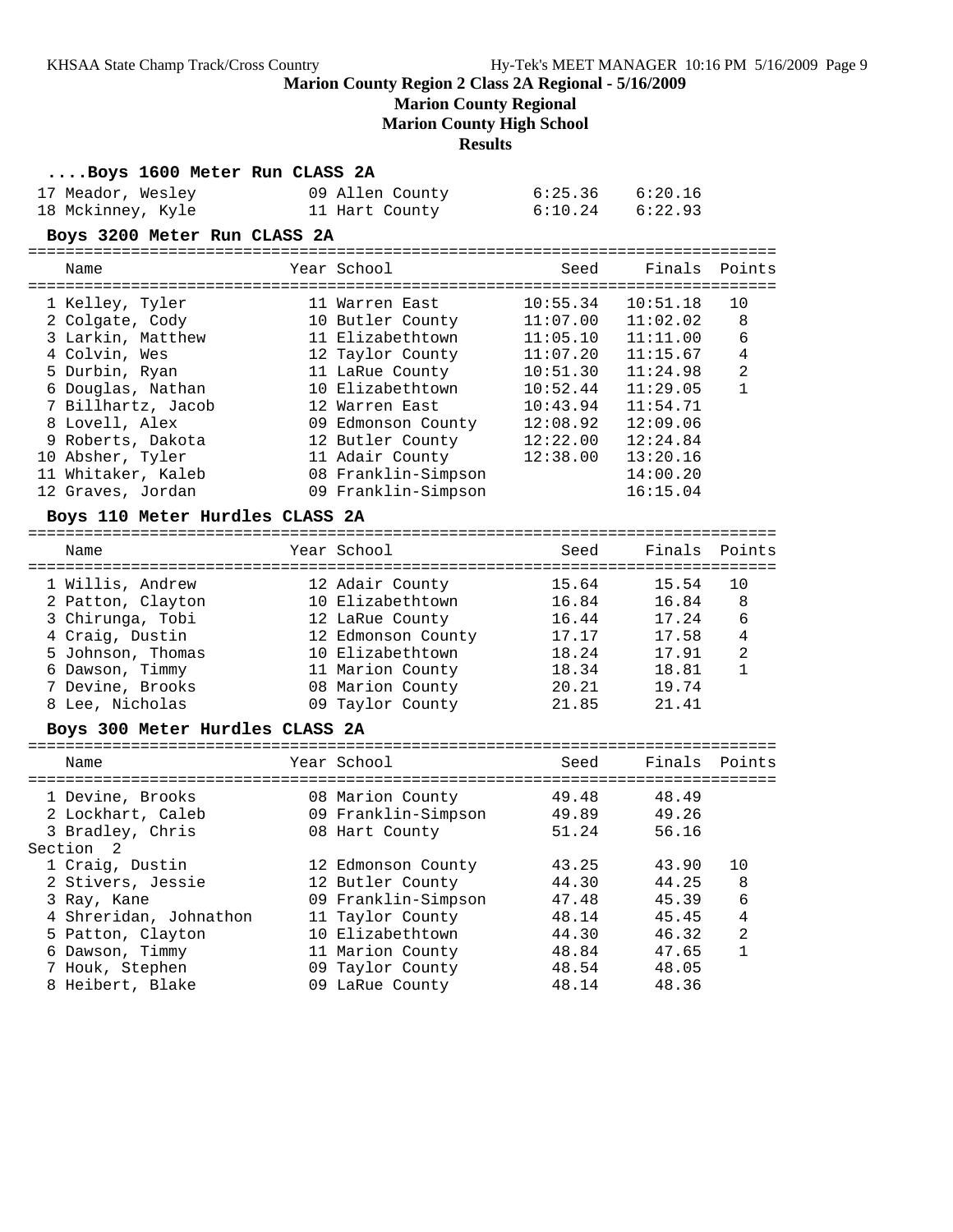**Marion County Regional**

**Marion County High School**

**Results**

#### **Boys 4x100 Meter Relay CLASS 2A**

| School                               |    | Seed                       | Finals  | Points |
|--------------------------------------|----|----------------------------|---------|--------|
| Section<br>- 1                       |    |                            |         |        |
| 1 Elizabethtown                      |    | 45.29                      | 46.16   | 10     |
| 1) Gohman, Chris 12                  |    | 2) Wilson, Xzavier 12      |         |        |
| 3) Deneen, Trevor 12                 |    | 4) Allen, Edmund 11        |         |        |
| 5) Patton, Clayton 10                |    | 6) Brashear, Tyler 08      |         |        |
| 7) Williams, Darrian 12              |    | 8) Barnett, Dominique 10   |         |        |
| 2 Adair County                       |    | 46.60                      | 46.26   | 8      |
| 1) Woolridge, Jeffrey 12             |    | 2) Payne, Isaac 12         |         |        |
| 3) Moore, Brad 12                    |    | 4) Willis, Andrew 12       |         |        |
| 5) Hansel, Spencer 12                | 6) |                            |         |        |
| 3 Franklin-Simpson                   |    | 45.95                      | 46.33   | 6      |
| 1) Wickware, Darius 09               |    | 2) Flippin, Patrick 11     |         |        |
| 3) Wickware, Jerrell 09              |    | 4) Atkins, Antonio 09      |         |        |
| 5) Nolan, Maquise 08                 |    | 6) Harris, Shaquile 09     |         |        |
| 7) Phillips, Kyre 11                 |    | 8) Lockhart, Caleb 09      |         |        |
| 4 Hart County                        |    | 46.36                      | 46.50   | 4      |
| 1) Duckwall, Bobby 10                |    | 2) Williams, Antwan 07     |         |        |
| 3) Vaughn, Cedric 11                 |    | 4) Walters, Nick 12        |         |        |
| 5) Morrison, Nathaniel 09            | 6) |                            |         |        |
| 5 Edmonson County                    |    | 48.87                      | 46.83   | 2      |
| 1) Vincent, Zach 12                  |    | 2) Bunnell, Josh 11        |         |        |
| 3) Sowders, Casey 11                 |    | 4) Craig, Dustin 12        |         |        |
| 5) Hardin, Tyler 08                  |    | 6) Frogge, Marty 10        |         |        |
| 6 LaRue County                       |    | 46.90                      | 47.26   | 1      |
| 1) Wafford, Ryan 11                  |    | 2) Chirunga, Tobi 12       |         |        |
| 3) Cobb, Marquis 10                  |    | 4) Hines, Tristen 12       |         |        |
| 5) Dyson, Brandon 11                 |    | 6) Perez, Raymando 07      |         |        |
| 7 Marion County                      |    | 46.64                      | 48.06   |        |
| 1) Taul, Kendal 10                   |    | 2) Mudd, Valis 10          |         |        |
| 3) Bell, Jordan 10                   |    | 4) Bell, Bryson 11         |         |        |
| 5) Peterson, Dylan 11                |    | 6) Porter, Jermaine 12     |         |        |
| 7) Childers, Evan 11                 |    | 8) Carmona, Christian 09   |         |        |
| 8 Taylor County                      |    |                            | 48.36   |        |
| 1) Houk, Stephen 09                  |    | 2) Benningfield, Justin 10 |         |        |
| 3) Webster, Tevin 10                 |    | 4) Shreridan, Johnathon 11 |         |        |
| 5) Thomas, Chris 12                  |    | 6) Harris, Eli 11          |         |        |
| 7) Benningfield, Josh 08             |    | 8) Lee, Nicholas 09        |         |        |
| Boys 4x200 Meter Relay CLASS 2A      |    |                            |         |        |
| School                               |    | Seed                       | Finals  | Points |
|                                      |    |                            |         |        |
| 1 Butler County                      |    | 1:36.35                    | 1:34.37 | 10     |
| 1) Nicewinter, Beau 12               |    | 2) Embry, Clay 09          |         |        |
| 3) Stivers, Jessie 12                |    | 4) Easley, Clint 12        |         |        |
| 5) Hudnall, Matt 12<br>2 Hart County | 6) | $1:36.24$ $1:35.34$        |         | 8      |
|                                      |    |                            |         |        |

2 Hart County 1:36.24 1:35.34 8

3 Elizabethtown 1:36.13 1:35.37 6

 1) Duckwall, Bobby 10 2) Williams, Antwan 07 3) Vaughn, Cedric 11 (4) Walters, Nick 12

1) Allen, Edmund 11 2) Strader, John 11

5) Morrison, Nathaniel 09 (6)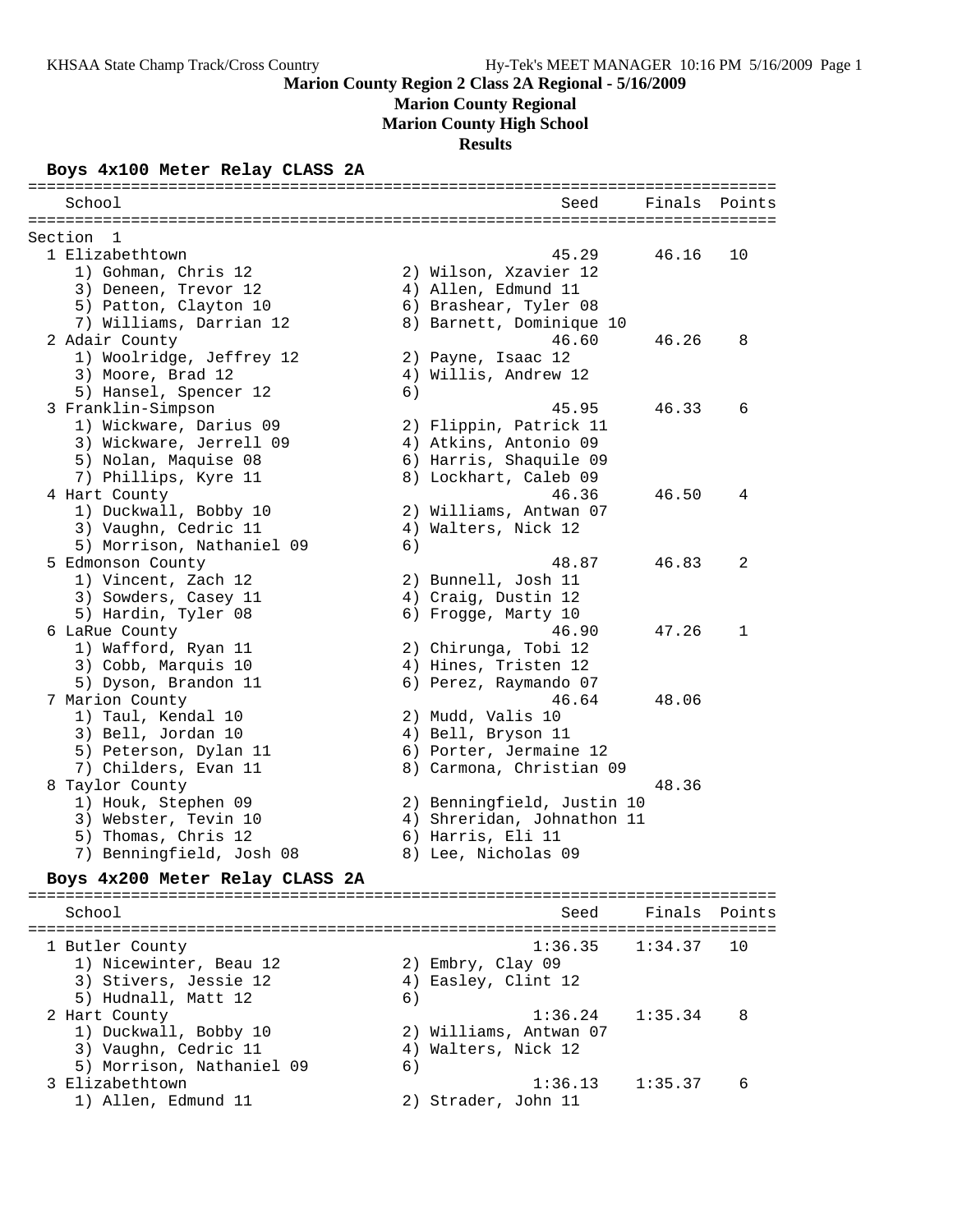# **Marion County Regional**

**Marion County High School**

# **Results**

## **....Boys 4x200 Meter Relay CLASS 2A**

| 3) Gohman, Chris 12<br>5) Bush, Neil 11<br>7) Roberts, Logan 09<br>4 Franklin-Simpson                                                                    | 4) Deneen, Trevor 12<br>6) Williams, Darrian 12<br>8) Johnson, Thomas 10<br>1:37.60                                     | 1:37.64 | 4             |                      |
|----------------------------------------------------------------------------------------------------------------------------------------------------------|-------------------------------------------------------------------------------------------------------------------------|---------|---------------|----------------------|
| 1) Atkins, Antonio 09<br>3) Wickware, Darius 09<br>5) Phillips, Kyre 11<br>7) Ray, Kane 09                                                               | 2) Flippin, Patrick 11<br>4) Wickware, Jerrell 09<br>6) Nolan, Maquise 08<br>8) Harris, Shaquile 09                     |         |               |                      |
| 5 Edmonson County<br>1) Vincent, Zach 12<br>3) Sowders, Casey 11<br>5) Frogge, Marty 10                                                                  | 1:40.23<br>2) Bunnell, Josh 11<br>4) Craig, Dustin 12<br>6) Brown, Blake 10                                             | 1:38.68 | 2             |                      |
| 6 LaRue County<br>1) Cobb, Marquis 10<br>3) Dyson, Brandon 11<br>5) Mitchell, Eddy 11<br>7) Wafford, Ryan 11                                             | 1:37.70<br>2) Heibert, Blake 09<br>4) Perez, Raymando 07<br>6) Shirley, Gabe 08<br>8)                                   | 1:43.41 | 1             |                      |
| -- Marion County<br>1) Peterson, Dylan 11<br>3) Mudd, Valis 10<br>5) Hazelwood, Buster 10<br>7) Carmona, Christian 09<br>Boys 4x400 Meter Relay CLASS 2A | 1:39.10<br>2) Taul, Kendal 10<br>4) Bell, Bryson 11<br>6) Bell, Jordan 10<br>8) Furmon, Kyron 12                        | DQ      |               | exchange zone violat |
| School                                                                                                                                                   | Seed                                                                                                                    |         | Finals Points |                      |
| 1 Butler County<br>1) Nicewinter, Beau 12<br>3) Green, Jordan 12<br>5) Embry, Clay 09<br>7) Phelps, Dillon 12                                            | ===============================<br>3:42.21<br>2) Hudnall, Matt 12<br>4) Easley, Clint 12<br>6) Stivers, Jessie 12<br>8) | 3:37.85 | 10            |                      |
| 2 LaRue County<br>1) Hines, Tristen 12<br>3) Chirunga, Tobi 12<br>5) Cobb, Marquis 10<br>7) Padgett, Truman 11                                           | 3:39.42<br>2) Dyson, Bradley 12<br>4) Clifford, Seth 12<br>6) Heibert, Blake 09<br>8) Perez, Raymando 07                | 3:42.66 | 8             |                      |
| 3 Taylor County<br>1) Houk, Stephen 09<br>3) Harris, Eli 11<br>5) Shreridan, Johnathon 11<br>7) Humphress, Matt 12                                       | 3:48.00<br>2) Benningfield, Justin 10<br>4) Webster, Tevin 10<br>6) Thomas, Chris 12<br>8) Benningfield, Josh 08        | 3:45.63 | 6             |                      |
| 4 Elizabethtown<br>1) Bush, Neil 11<br>3) Ulis, Chris 11<br>5) Parker, Trent 11<br>7) Brashear, Tyler 08                                                 | 3:50.02<br>2) Strader, John 11<br>4) Gohman, Chris 12<br>6) Roberts, Logan 09<br>8) Franco, Brendan 09                  | 3:53.54 | 4             |                      |
| 5 Allen County Scottsville<br>1) Blankenship, Bradley 10                                                                                                 | 3:57.00<br>2) Starks, Jacob 11                                                                                          | 3:55.90 | 2             |                      |
| 3) Jeskie, Joe 12<br>5) Taylor, Kyle 09                                                                                                                  | 4) Graves, Ethan 12<br>6)                                                                                               |         |               |                      |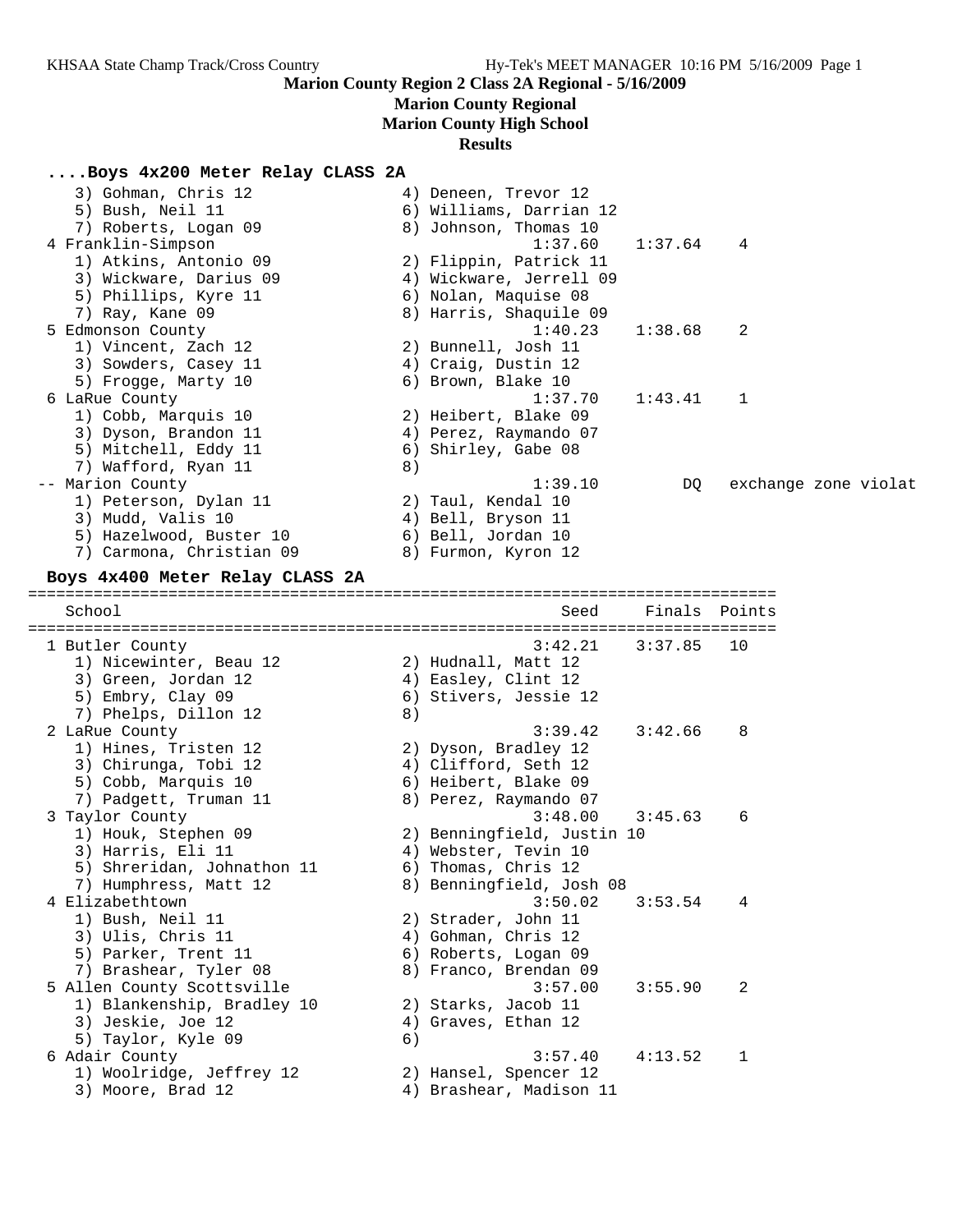# **Marion County Regional**

**Marion County High School**

## **Results**

| Boys 4x400 Meter Relay CLASS 2A |       |                                                     |          |                                    |
|---------------------------------|-------|-----------------------------------------------------|----------|------------------------------------|
| 5) Usrey, Mikey 12              |       | 6) Williams, Seth 09                                |          |                                    |
| 7) Payne, Isaac 12              |       | 8) Absher, Tyler 11                                 |          |                                    |
| Boys 4x800 Meter Relay CLASS 2A |       |                                                     |          |                                    |
| School                          |       | Seed                                                | Finals   | Points                             |
|                                 |       |                                                     |          |                                    |
| 1 Butler County                 |       | 8:51.58                                             | 8:44.74  | 10                                 |
| 1) Phelps, Dillon 12            |       | 2) Hudnall, Matt 12                                 |          |                                    |
| 3) Colgate, Cody 10             |       | 4) Green, Jordan 12                                 |          |                                    |
| 5) Stivers, Jessie 12           |       | 6) Roberts, Dakota 12                               |          |                                    |
| 2 LaRue County                  |       | 8:56.17                                             | 8:53.45  | 8                                  |
| 1) Clifford, Seth 12            |       | 2) Durbin, Ryan 11                                  |          |                                    |
| 3) Dyson, Bradley 12            |       | 4) Padgett, Truman 11                               |          |                                    |
| 5) Heibert, Blake 09            |       | 6) Wood, Alex 11                                    |          |                                    |
| 7) Mitchell, Eddy 11            |       | 8) Gorman, Killian 08                               |          |                                    |
| 3 Elizabethtown                 |       | 8:59.81                                             | 8:53.72  | 6                                  |
| 1) Douglas, Nathan 10           |       | 2) Serpico, Jonathan 11                             |          |                                    |
| 3) Duke, Joseph 11              |       | 4) Parker, Trent 11                                 |          |                                    |
| 5) Larkin, Matthew 11           |       | 6) Hamilton, Levi 09                                |          |                                    |
| 7) Beasley, Andrew 11           |       | 8) Larrington, Chris 09                             |          |                                    |
| 4 Warren East                   |       | 9:12.94                                             | 9:30.21  | 4                                  |
| 1) Arnold, Jarrod 09            |       | 2) Bellar, Virgil 12                                |          |                                    |
| 3) Billhartz, Jacob 12          |       | 4) Kelley, Tyler 11                                 |          |                                    |
| 5 Edmonson County               |       | 9:28.03                                             | 9:38.06  | 2                                  |
| 1) Doyel, Shane 11              |       | 2) Caudill, Matt 09                                 |          |                                    |
| 3) Wilkins, Tyler 09            |       | 4) Wells, Mason 11                                  |          |                                    |
| 5) Hymer, Cody 08               |       | 6) Jordan, Ronnie 10                                |          |                                    |
| 6 Allen County Scottsville      |       | 9:33.00                                             | 9:57.74  | 1                                  |
| 1) Blankenship, Bradley 10      |       | 2) Graves, Ethan 12                                 |          |                                    |
| 3) Jeskie, Joe 12               |       | 4) Starks, Jacob 11                                 |          |                                    |
| 5) Taylor, Kyle 09              | 6)    |                                                     |          |                                    |
| 7 Marion County                 |       | 10:18.74                                            | 10:42.32 |                                    |
| 1) Mattingly, Matthew 11        |       | 2) Mills, Hunter 09                                 |          |                                    |
| 3) O'Daniel, Craig 11           |       | 4) Peterson, Ryan 09                                |          |                                    |
| 5) Fisher, Ernest 10            |       | 6) Carmona, Christian 09                            |          |                                    |
| 7) Childers, Evan 11            |       | 8) Lee, Jon-Peter 12                                |          |                                    |
| 8 Taylor County                 |       | 10:40.00                                            | 11:04.91 |                                    |
| 1) Blakeman, Scott 12           |       | 2) Clark, Travis 10                                 |          |                                    |
| 3) Lee, Nicholas 09             |       | 4) Benningfield, Josh 08                            |          |                                    |
| 5) Cheng, Gavin 08              |       | 6) Burress, Corey 07                                |          |                                    |
| 7) Colvin, Wes 12               |       | 8) Benningfield, Justin 10                          |          |                                    |
| -------------------------       |       | Women - CLASS 2A - Team Rankings - 18 Events Scored |          | ================================== |
| 1) Elizabethtown                | 141   |                                                     |          | 91                                 |
| 3) Allen County Scottsville     | 77    | 2) Taylor County<br>4) Warren East                  |          | 76.75                              |
|                                 |       |                                                     |          |                                    |
| 5) LaRue County                 | 35    | 6) Marion County                                    |          | 32                                 |
| 7) Edmonson County              | 31.75 | 8) Hart County                                      |          | 29                                 |
| 9) Butler County                | 14    | 10) Adair County                                    |          | 13.50                              |
| 11) Franklin-Simpson            | 2     | 11) Washington County                               |          | 2                                  |